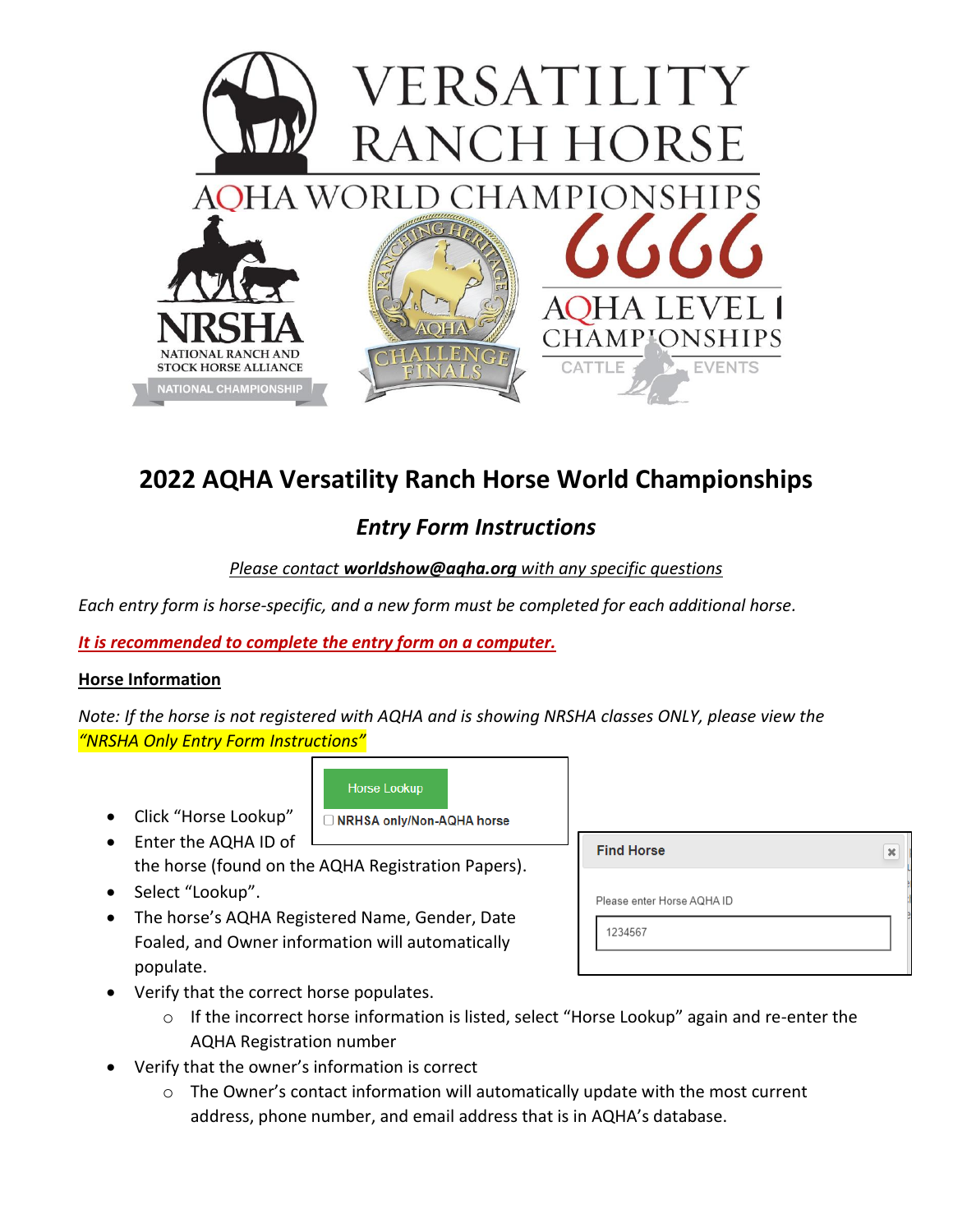- $\circ$  If the address, phone number, or email address are incorrect, you may click on the field and edit the information
- If the incorrect owner is listed, select "No" at the bottom when asked if the information is correct. Enter the AQHA ID number for the correct owner/lessee.
	- o If an AQHA lease is on file and is not showing in the "owner" section, select "No" at the bottom when asked if the information is correct. Enter the AQHA ID number for the correct lessee – a current Show Lease must be on file with AQHA.
- Once the Owner information is correct, select "Yes" at the bottom of the screen to move to the next section.

| My owner/lessee information is correct. If the information is not correct, select "No" and enter the AQHA ID of the |
|---------------------------------------------------------------------------------------------------------------------|
| owner/lessee.                                                                                                       |
| ◯ Yes                                                                                                               |
| $\bigcirc$ No                                                                                                       |

## **Exhibitor Information**

- If the Owner is the same person that will be riding, select "yes" to the pop-up box.
	- o The Exhibitor fields will automatically populate to match the Owner fields above
- If the owner is **not** showing the horse (or if the ownership is a joint membership of two people), select "no" to the question "Are Owner and Exhibitor the same?".
	- o Enter the AQHA ID number of the exhibitor
	- o Select "Lookup"
	- o Verify that the information/name is correct for the exhibitor
		- If the contact information is incorrect for the exhibitor, you may edit these fields.

## **Exhibitor Classes**

- Select the show that the exhibitor would like to enter:
	- o VRH World Show
	- o RHC Finals
	- o NRSHA National Championship Show
	- o Cattle Level 1 Championships
- Each show selected will show a box of all classes that may be entered for this horse/rider, with a few stipulations.
	- o *If no classes appear, the horse and/or exhibitor is not qualified. If you believe there is an error, please contact [worldshow@aqha.org](mailto:worldshow@aqha.org) or call the AQHA Show Department at 806-378-5083 with your information.*

| <b>Eligible Classes</b> |                   |                  |                       | $\pmb{\times}$ |
|-------------------------|-------------------|------------------|-----------------------|----------------|
| <b>Class Name</b>       | <b>Class Code</b> | <b>Entry Fee</b> | <b>Additional Fee</b> |                |
|                         |                   |                  | OK                    |                |
|                         |                   |                  | Cancel                |                |
|                         |                   |                  |                       |                |

**Exhibitor**  $\mathbf{x}$ Are Owner and Exhibitor the same?

- □ VRH World Show
- RHC Finals
- ONRSHA National Championship Show
- □ Cattle Level 1 Championships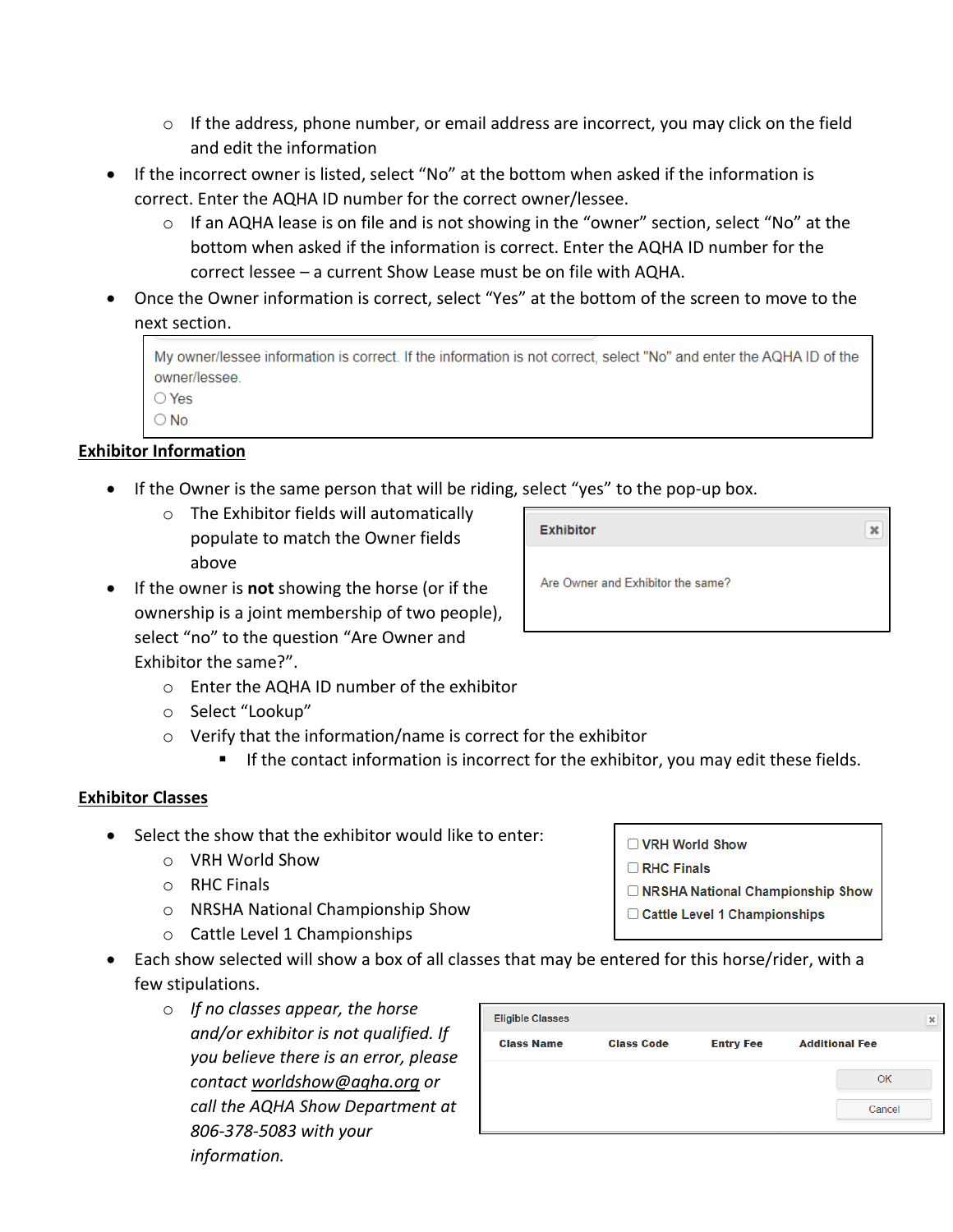- VRH World Show
	- o Only classes that are qualified will appear as an option to enter, with the exception of Rookie classes.
		- Rookie Stipulations:
			- Rookie Amateur and Rookie Youth classes will be shown for **all** Amateur/Youth exhibitors. The exhibitor MUST be:

| <b>Class Name</b>                   | <b>Class Code</b> | <b>Entry Fee</b> | <b>Additional Fee</b> |
|-------------------------------------|-------------------|------------------|-----------------------|
| Open Junior Ranch Reining           | 184200            | \$125            |                       |
| <b>Z</b> Amateur Ranch Cutting      | 282000            | \$125            | \$120 Cattle Fee      |
| □ Rookie Amateur Ranch Boxing       | 283301            | \$105            | \$85 Cattle Fee       |
| □ Rookie Amateur Ranch Conformation | 288301            | \$105            |                       |
| □ Rookie Amateur Ranch Cutting      | 282301            | \$105            | \$95 Cattle Fee       |
| □ Rookie Amateur Ranch Reining      | 284301            | \$105            |                       |
| □ Rookie Amateur Ranch Riding       | 280301            | \$105            |                       |
| □ Rookie Amateur Ranch Trail        | 281301            | \$105            | \$35 Obstacle Fee     |
|                                     |                   |                  | OK                    |
|                                     |                   |                  | Cancel                |

- 1. Eligible for the Rookie division, per VRH Exhibitor Handbook and AQHA rules
- 2. Qualified for the Rookie class that is entered based on meeting the 2022 VRH Qualification guidelines listed [here.](https://www.aqha.com/documents/82601/229351030/2022+VRH+World+Show+Qualifying+Requirements.pdf/38a148a9-73ee-839e-ea3d-805917c56308?t=1626450472107)
- 3. Not cross-entered into a class of another VRH Amateur/Youth subdivision (Amateur/Youth, Limited Amateur/Limited Youth)
- A horse may not cross-enter the Amateur, Limited Amateur, and Rookie Amateur *OR Youth, Limited Youth, and Rookie Youth divisions of the same class type.*
- o **Select all classes that this exhibitor would like to enter in the VRH World Show. Select OK.**
- $\circ$  If the horse and/or horse/rider is qualified for the All Around, all classes in that division will be available to enter.
	- If the horse is qualified for the All-Around and the appropriate classes are entered to be eligible for the All-Around in a specific division (ranch conformation, at least one cattle class, and at least one non-cattle riding class), an additional box will appear with the opportunity to enter an Optional All-Around Jackpot.

| <b>Class Name</b><br>Open Junior Ranch Conformation | <b>Class Code</b><br>188200                       | \$125 | <b>Entry Fee</b> Additional Fee |
|-----------------------------------------------------|---------------------------------------------------|-------|---------------------------------|
| Open Junior Ranch Cow Work                          | 183200                                            | \$125 | \$85 Cattle Fee                 |
| □ Open Junior Ranch Cutting                         | 182200                                            | \$125 | \$120 Cattle Fee                |
| □ Open Junior Ranch Reining                         | 184200                                            | \$125 |                                 |
| Open Junior Ranch Riding                            | 180200                                            | \$125 |                                 |
| □ Open Junior Ranch Trail                           | 181200                                            | \$125 | \$35 Obstacle Fee               |
| □ Rookie Amateur Ranch Boxing                       | 283301                                            | \$105 | \$85 Cattle Fee                 |
| □ Rookie Amateur Ranch Conformation                 | 288301                                            | \$105 |                                 |
| □ Rookie Amateur Ranch Cutting                      | 282301                                            | \$105 | \$95 Cattle Fee                 |
| □ Rookie Amateur Ranch Reining                      | 284301                                            | \$105 |                                 |
| □ Rookie Amateur Ranch Riding                       | 280301                                            | \$105 |                                 |
| Rookie Amateur Ranch Trail                          | 281301                                            | \$105 | \$35 Obstacle Fee               |
| <b>Optional Class Name</b>                          | <b>Optional Class CodeEntry FeeAdditional Fee</b> |       |                                 |
| VVRH Open Junior All-Around Jackpot - \$250110900   |                                                   | \$250 |                                 |

- Only those qualified for the All-Around in their respective division will have the opportunity to enter the optional All-Around jackpot.
- o *Note: to be eligible to enter a VRH Ranch Conformation class, the horse must be entered in at least two VRH riding classes in the same division.*
- RHC Finals
	- o Only RHC classes that this horse/rider is qualified for will appear
	- o **Select all classes that this exhibitor would like to enter in the RHC Finals. Select OK.**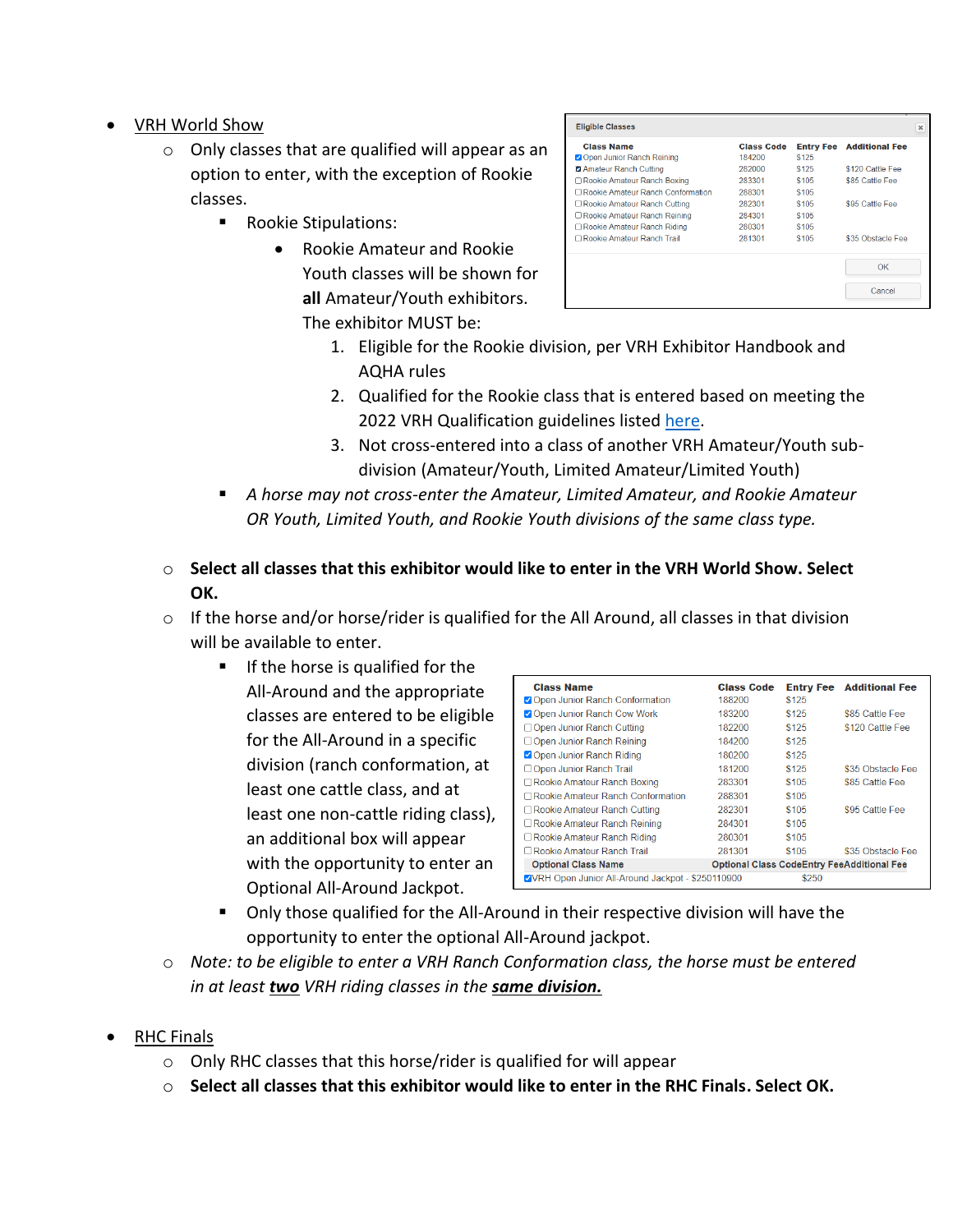- NRSHA National Championship Show
	- o **All** NRSHA classes for the exhibitor's membership type will appear
		- **E** Amateur exhibitors will receive Open, Amateur, Limited Amateur, and Novice Amateur class options
		- Youth exhibitors will receive Open, Youth, Limited Youth, and Novice Youth class options
		- Open exhibitors will receive Open class options
	- o The exhibitor must be **eligible and qualified** for the classes that are selected.
		- All entries will be verified and you may not receive a refund for classes entered that *the horse/exhibitor are not qualified for.*
		- *If you have questions as to which classes the horse and/or exhibitor are qualified for, please contact the NRSHA organization that the horse/exhibitor qualified through.*
	- o NRSHA open classes will run concurrently with VRH junior and senior classes.
		- **These classes will be placed as all age classes, even though they are run based on** age of horse.
		- Select Open Junior or Open Senior, based on the age of the horse
	- o **Select all classes that this exhibitor would like to enter in the NRSHA National Championship Show. Select OK.**

o If the horse or horse/rider enters the appropriate classes to be eligible for the All-Around

in a specific division (at least one cattle class and all other non-cattle riding classes in the same division), an additional box will appear with the opportunity to enter an Optional All-Around Jackpot.

| .                                              |                                                   |       |                   |
|------------------------------------------------|---------------------------------------------------|-------|-------------------|
| VNRSHA Novice Amateur Ranch Boxing             | 785000                                            | \$110 | \$85 Cattle Fee   |
| □NRSHA Novice Amateur Ranch Cutting            | 782200                                            | \$110 | \$120 Cattle Fee  |
| ZNRSHA Novice Amateur Ranch Reining            | 784200                                            | \$110 |                   |
| VNRSHA Novice Amateur Ranch Riding             | 780200                                            | \$110 |                   |
| <b>ZNRSHA Novice Amateur Ranch Trail</b>       | 781200                                            | \$110 | \$35 Obstacle Fee |
| <b>Optional Class Name</b>                     | <b>Optional Class CodeEntry FeeAdditional Fee</b> |       |                   |
| ZNRSHA Novice Amateur All-Around Jackpot780000 |                                                   | \$250 |                   |

- $\circ$  If NRSHA classes are selected, the exhibitor must select the Alliance Partner with which he/she qualified through.
	- Select the box next to each Alliance that the exhibitor is a member
	- Enter the Member ID and Expiration of each Alliance membership
	- Qualification verifications will be checked through the Alliance Partner selected.

| Which NRSHA Alliance is the exhibitor a member of (select all that apply)? |                                                                                              |
|----------------------------------------------------------------------------|----------------------------------------------------------------------------------------------|
| <b>ZEast Coast Stock Horse Association</b>                                 | <b>EWestern States Versatility Ranch Horse Association</b>                                   |
| □Oklahoma Stock Horse Association                                          | □National Versatility Ranch Horse Association                                                |
| □Stock Horse of Texas                                                      | Molunteer Ranch Horse Association                                                            |
| <b>ZAmerican Quarter Horse Association</b>                                 |                                                                                              |
|                                                                            | East Coast Stock Horse Association Member ID: East Coast Stock Horse Association Expiration: |
| 12345                                                                      | 12/31/2023                                                                                   |
|                                                                            | American Quarter Horse Association Member IDAmerican Quarter Horse Association Expiration    |
| 2244123                                                                    | 12/31/2022                                                                                   |
|                                                                            |                                                                                              |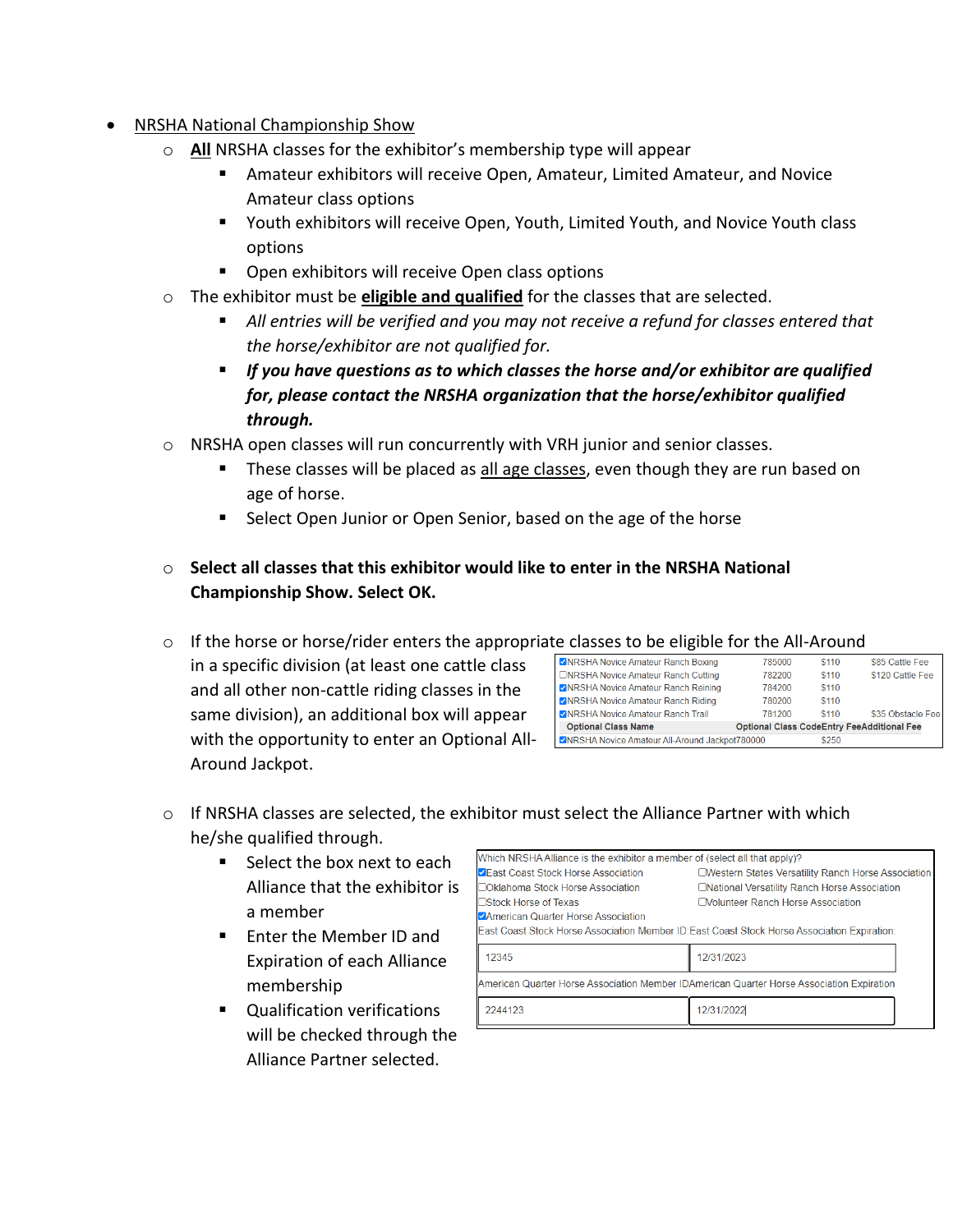- Cattle Level 1 Championships
	- o All Level 1 Cattle classes that the exhibitor is eligible for, based on the [Level 1 Eligibility,](https://www.aqha.com/find-your-level) will appear.
		- Level eligibility also incorporates awards and money earned in any equine *organization. Refer to SHW 245 for complete eligibility guidelines.*
	- o **Select all classes that this exhibitor would like to enter in the Cattle Level 1 Championships. Select OK.**
	- o For any Cattle Level 1 Championships class that is entered, the exhibitor has the opportunity to enter an optional Jackpot. The optional class will appear below and will require an additional class selection and additional jackpot fee.

| <b>Class Name</b>                  | <b>Class Code</b>                                 | <b>Entry Fee</b> | <b>Additional Fee</b> |
|------------------------------------|---------------------------------------------------|------------------|-----------------------|
| □ L1 Amateur Ranch Riding          | 243002                                            | \$125            |                       |
| □ L1 Amateur Boxing                | 217002                                            | \$125            | \$85 Cattle Fee       |
| □ L1 Amateur Working Cow Horse     | 216002                                            | \$125            | \$85 Cattle Fee       |
| □L1 Amateur Cutting                | 214002                                            | \$125            | \$135 Cattle Fee      |
| □L1 Amateur Heading                | 222002                                            | \$125            | \$65 Cattle Fee       |
| L1 Amateur Heeling                 | 224002                                            | \$125            | \$65 Cattle Fee       |
| □ Rookie Amateur Ranch Riding      | 243001                                            | \$75             |                       |
| <b>Optional Class Name</b>         | <b>Optional Class CodeEntry FeeAdditional Fee</b> |                  |                       |
| VL1 Amateur Heeling Jackpot224002J | \$75                                              |                  |                       |
|                                    |                                                   |                  |                       |

- Eligibility Acknowledgement
	- o Exhibitors entered in the following shows/divisions must sign an Eligibility Acknowledgment
		- Cattle Level 1 Championship show
		- VRH Rookie or NRSHA Novice divisions
		- VRH Cowboy division
	- o Use the mouse to drag and sign in the box provided



- W-9
	- o A completed W-9 is required for all VRH, NRSHA, RHC, and Cattle Level 1 Jackpot entries
		- Amateur and youth classes W-9 and individual social security number is required for the *exhibitor*
		- Open classes W-9 is required for the **owner** 
			- The submitted tax ID information must match the owner of the horse
				- 1. For example: if the owner of the horse is Seven Oaks Quarter Horses, the tax ID must be an EIN for the business. If the owner is Bob Smith, the tax ID must be Bob's social security number.
	- o A signature is required to complete the W-9 section
		- Use the mouse to drag and sign in the box provided
		- Select "Save Exhibitor W9" once signed

| 1. First Name (as shown on your income tax return)* |
|-----------------------------------------------------|
| Jane                                                |
| Last Name (as shown on your income tax return)*     |
| Doe                                                 |
| Social Security Number*                             |
| 123-45-6789                                         |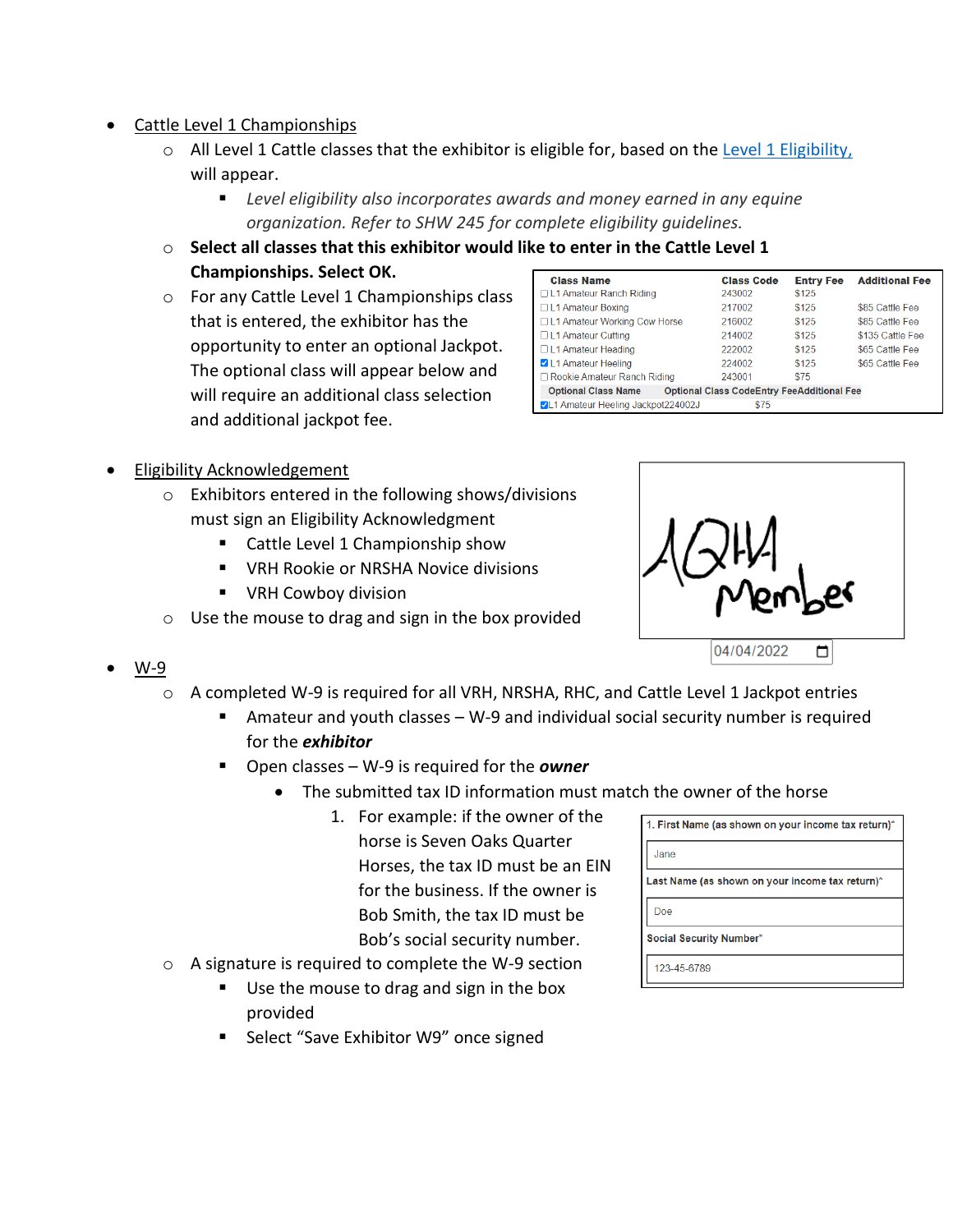- Once all classes are entered for this exhibitor in all divisions, select "Yes" when asked "Are you done entering classes for this exhibitor?"
	- o Click "Save Exhibitor"
- If there is an additional exhibitor planning to compete on this horse, select "Add Exhibitor"
	- o If this exhibitor is the same as the owner, select "Yes" to "Are Owner and Exhibitor the same?"
	- o If not, select "no" and enter the AQHA ID number of the Exhibitor.
	- $\circ$  Repeat all steps to add classes for the additional exhibitor. Continue to "Add Exhibitor" for each rider that will be competing with this horse.
- All Saved Exhibitors and the total cost per exhibitor will be listed
	- o You may select "Edit" to make changes, or "Delete" to remove an entire exhibitor
		- Select which show you wish to edit
		- Make all changes necessary
- Once all classes are entered and saved for all exhibitors, select "Next".

| ● Yes<br>$\overline{\bigcirc}$ No |  |
|-----------------------------------|--|
|                                   |  |
|                                   |  |

Are you done entering classes for this exhibitor?

| <b>Choose Show</b>              |              | $\pmb{\times}$ |
|---------------------------------|--------------|----------------|
| Which show do you wish to edit? |              |                |
|                                 | <b>VRH</b>   |                |
|                                 | <b>RHC</b>   |                |
|                                 | <b>NRSHA</b> |                |
|                                 | Level 1      |                |
|                                 | Cancel       |                |

#### **Stalling Information**

- Every horse entered must either have a stall purchased, or pay for a haul-in (grounds) fee
- If a tack stall is purchased, the payment may not be split between exhibitors through the entry form. The splitting must be done on your own.
- Select a stalling option
	- o Stall for the entire show \$200



- Enter the stalling agent name and phone number
	- All entry forms must include the SAME stalling agent name to be stalled together.
		- o For example: If Jane, John, Joe, and Bob want to stall together, ALL stall orders should put Bob as the Stalling Agent.

| List stalling agent name below for stall block. Please<br>only list ONE NAME for the entire stall block to ensure<br>everyone is stalled together. |
|----------------------------------------------------------------------------------------------------------------------------------------------------|
| <b>Stalling Agent Phone:</b>                                                                                                                       |
|                                                                                                                                                    |

- Enter the number of stalls to be paid for on this entry form
	- The form defaults to 1 stall. If you need to pay for other stalls, tack stalls, etc., enter the total number that YOU would like to pay for.

| Number of Stalls you are paying for: |  |  |
|--------------------------------------|--|--|
|                                      |  |  |
|                                      |  |  |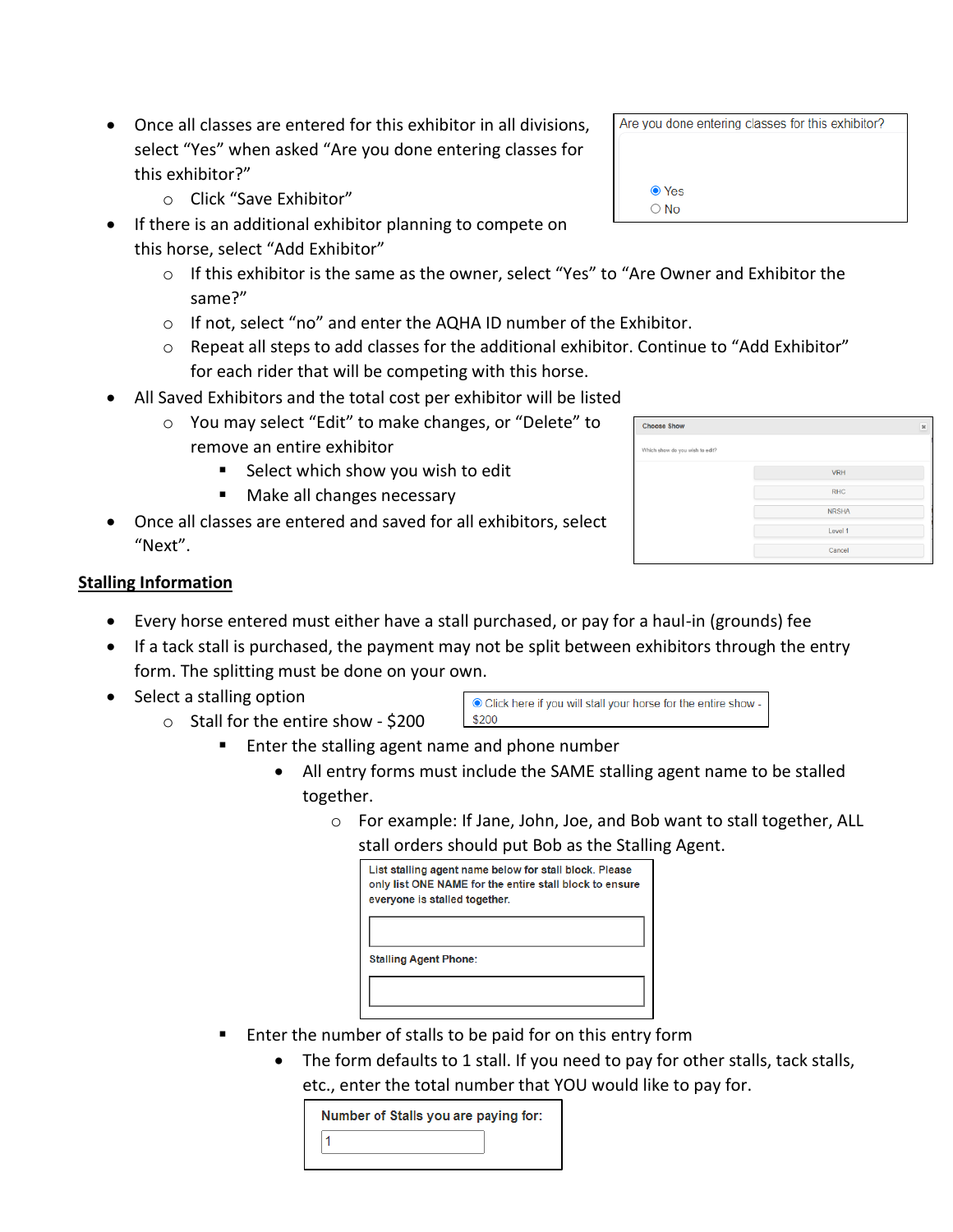- Enter your date of arrival and date of departure.
	- Horses may NOT arrive before noon on Sunday, June 19.
	- Horses must depart prior to noon on Sunday, June 26.

| Day of Arrival*  | Day of Departure* |
|------------------|-------------------|
| ככחכ <i>ו</i> חכ | ררחרוםנ           |

- o Stall ONLY for one or two nights \$120
	- Enter the stalling agent name and phone number

● Click here if you will stall your horse for ONLY one or two nights - \$120

- Enter the number of stalls to be paid for on this entry form
- Enter your date of arrival and date of departure
	- To receive the discounted stall rate, the stall may NOT be used more than two nights.
	- The date of arrival and date of departure must reflect one or two nights only.
- o Haul-in (grounds) fee \$50

O Click here if you do not need a stall & will be hauling in -\$50

- o Previously purchased stall for this horse
	- If the stall was purchased on another entry form, select this option.

Click here if you have already paid for your stalls on another tab

- **If more than one entry form has been completed for the same horse, also select** this option.
- List the name of the horse and the owner where the stall was purchased.
	- Please include details to assist AQHA staff in locating the entry form where the stall was purchased.

| List the name of the horse/owner where stalls were purchased:* |  |  |
|----------------------------------------------------------------|--|--|
|                                                                |  |  |
|                                                                |  |  |
|                                                                |  |  |
|                                                                |  |  |
|                                                                |  |  |
|                                                                |  |  |

• Click "Save Stalling Info"

#### **Drug Testing Fee**

- A Drug Fee of \$55 will be charged per division entered.
- If the horse is entered in any of these divisions, the user must agree to the terms of the Drug Testing Fee.
- Select "I Agree"

Drug Testing Fee\* - Incur a \$55 drug fee per division Divisions are defined as:

- VRH Open/Cowboy · VRH Amateur/LTD Amateur/Rookie Amateur
- VRH Youth/LTD Youth/Rookie Youth
- Ranching Heritage Challenge

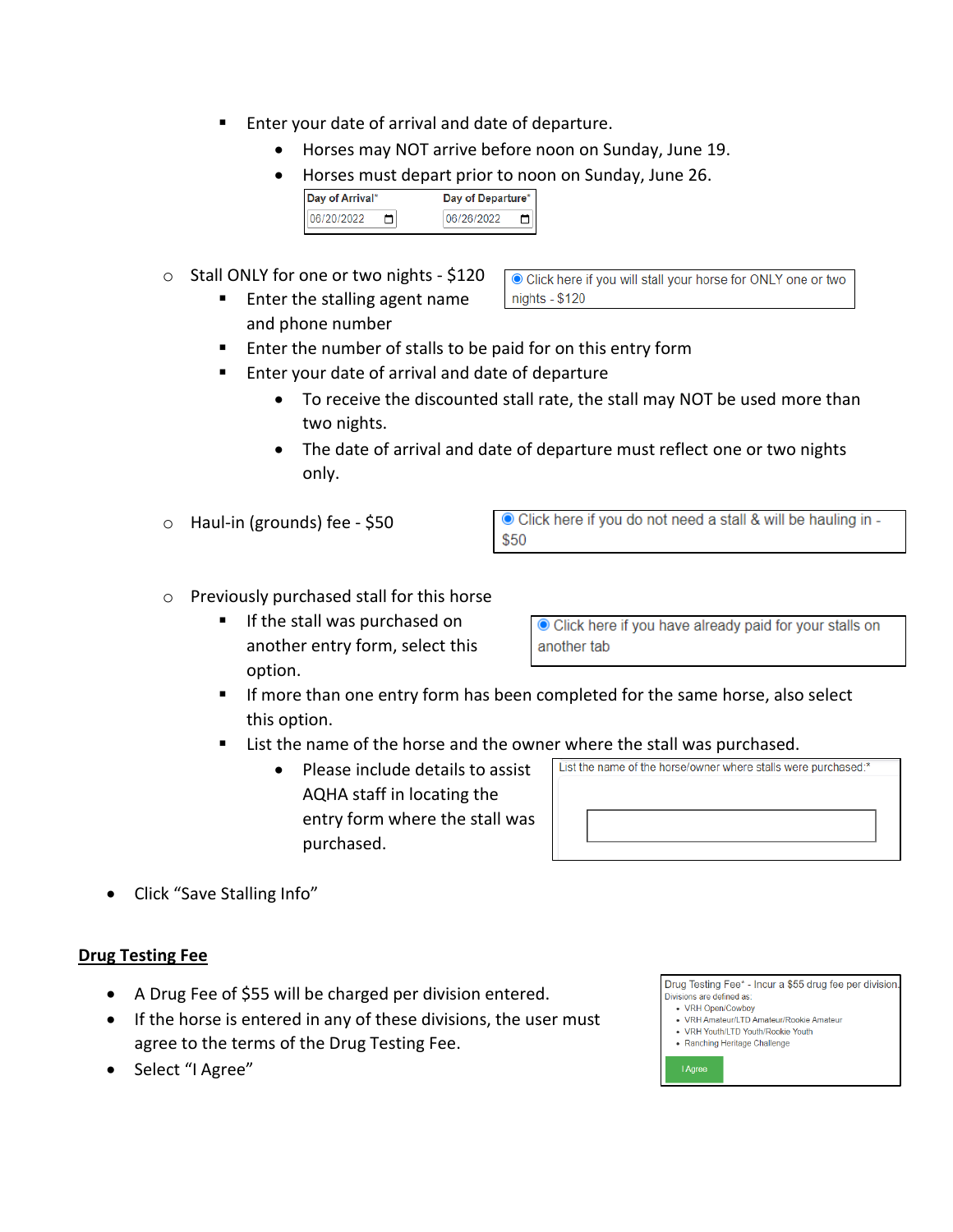#### **Review Charges**

- All classes, stalls, and charges will be listed and itemized.
- Review classes and charges for each exhibitor
- If there are changes or edits, scroll above to "Saved Exhibitor" section to edit classes.

#### **Participant Acknowledgment Form**

- Review the legal Acknowledgment section
- Use the mouse to drag and sign in the box provided
- If the user signing the form is not the exhibitor
	- o Include the name of the person completing the form
	- o Enter the relationship of the person completing the form to the owner/exhibitor, if different

#### **Entry Contact Information**

- Enter the name, phone number, and email address for the best contact for the entry
- A confirmation of the entry form will be sent to this email address.
- All questions, concerns, eligibility issues, etc. will all be directed towards these methods of contact.

#### **Finalize and Submit Payment**

- Once all sections are completed, select "Process Payment"
- Select Card or Google Pay
- Card
	- o Enter the 16-digit card number for a valid credit card
	- o Enter the Expiration Date formatted mm/yy
	- o Enter the CVC code
	- o Select the Country
	- o Enter the Zip Code associated with the credit card
	- o Select "Pay Now"
- Google Pay
	- o Select "Pay Now"
	- o A new screen will appear with steps to complete to process the Google Payment

| <b>Item</b>                    | Price       |
|--------------------------------|-------------|
| - LTD Youth Ranch Cutting<br>l | \$105       |
| - \$95 cattle fee              | \$95        |
| VRH Youth Drug Testing Fee     | \$55        |
|                                | Total \$255 |

Name if different from narticinant:

| Jane Doe |                                                      |
|----------|------------------------------------------------------|
|          | Relationship to owner if different from participant: |

Aunt

| <b>Entry Contact Information</b><br>Who is the best contact for this entry? |     |  |
|-----------------------------------------------------------------------------|-----|--|
| Jane                                                                        | Doe |  |
| <b>Contact Phone Number:</b>                                                |     |  |
| 123-456-7890                                                                |     |  |
| Contact E-mail address*                                                     |     |  |
| email@address.xyz                                                           |     |  |
|                                                                             |     |  |



Pay now